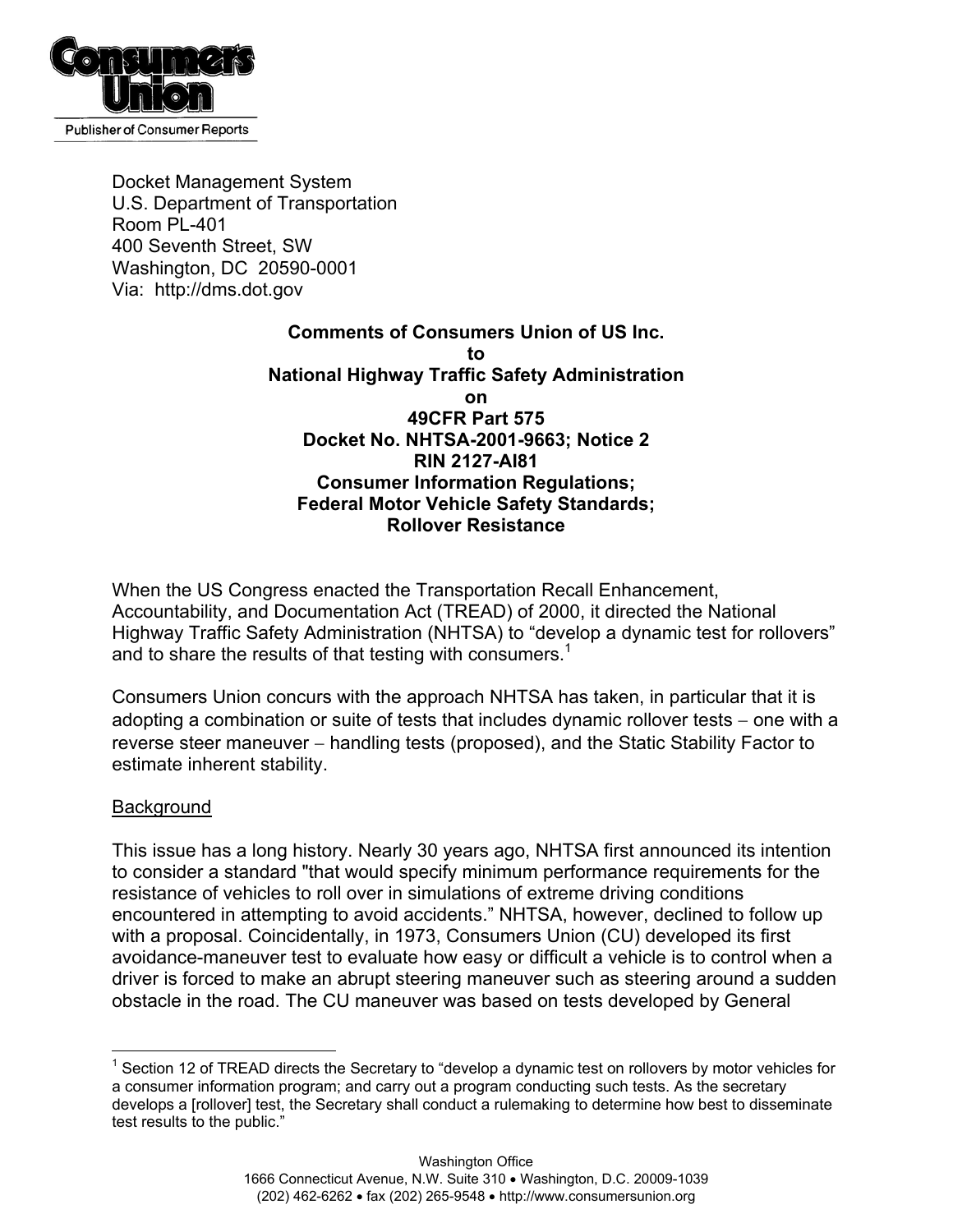Motors during the 1960s. CU has continued to use this test, and to date more than 1,200 test vehicles have been evaluated using the test.

Fifteen years later, in 1988, $2$  CU petitioned NHTSA urging the establishment of a minimum stability standard to protect against unreasonable risk of rollover in all vehicles. NHTSA granted the petition, saying that the petition was "consistent with the agency's steps to address the rollover problem." Four years later, as a result of its studies relating to that CU petition for a minimum rollover standard, NHTSA announced its intent to develop a rule to provide consumer information on a vehicle's propensity to roll over. NHTSA ultimately concluded in 1994, however, that a standard applicable to all vehicles would require the redesign of nearly all SUVs, vans and pick-up trucks – at an unacceptably high cost – and closed the docket.

In 1996 CU petitioned NHTSA again, asking the agency to develop a dynamic test program for assessing rollover propensity in sport-utility vehicles and to make such test results available to the car-buying public. The following year NHTSA granted that petition, noting that CU was "a welcome partner that has focused the public's attention on rollover and provided a wealth of consumer information to the car-buying public." NHTSA researched and conducted on-road tests for rollover in the ensuing months. However, in May of 2000, NHTSA released a proposal for using Static Stability Factor (SSF) alone to measure rollover propensity. This was a significant departure from its previous work on developing dynamic tests for rollover, tests that would evaluate the performance of a vehicle through a road course and employing a steering reversal. CU disagreed with this approach.

The current proposal comes as a result of requirements in TREAD, and CU supports NHTSA's approach. CU urges the prompt promulgation and implementation of the

 $\overline{a}$ 

<span id="page-1-0"></span> $^{2}$  Since 1988, CU has used the short course form of its double lane change avoidance maneuver (one of several handling tests CU utilizes) principally as a "pass-fail" check test of a vehicle's emergency handling. In our view, a vehicle should keep all four wheels on the road during the test. If a vehicle experiences significant tip ups during the test sequence, it is judged as "Not Acceptable" on safety grounds. CU's test protocols are designed to maximize objectivity and reliability, and minimize variability inherent in dynamic testing using humans as drivers. For example, CU's uses three drivers who are all skilled test engineers; the testing is carefully controlled; the track surface and tire conditions are regulated and accounted for. In the 14 years that CU has been using the short course as a component of its handling tests for light trucks, the results have been consistent and accurate. Indeed, for many years, the major automotive manufacturers have included a Consumers Union-like maneuver as part of their inhouse test programs. In the Federal Register notice, NHTSA affirms that the CU double lane change avoidance maneuver short course is an appropriate test for assessing emergency handling and making an expert judgment that a vehicle that experiences tip ups in this maneuver is a "Not Acceptable" safety hazard (see Notice of Proposal Rulemaking pp. 38, 143, 147). NHTSA recognizes that its own mandate for developing dynamic tests that measure a vehicle's rollover resistance for comparative purposes is different from CU's goals of assessing emergency handling. Indeed, CU has never proposed that NHTSA adopt the CU short course as one of the dynamic tests to be used to ascertain rollover resistance.

For the record, CU notes that NHTSA's Notice of Proposed Rulemaking contains references to and assessments of closed-loop driver-controlled maneuvers, including CU's short-course test, that CU believes to be inaccurate or incorrect. However, taking time to correct these references in the context of this proposal—whose proposed testing protocols we largely support—is not productive in this forum.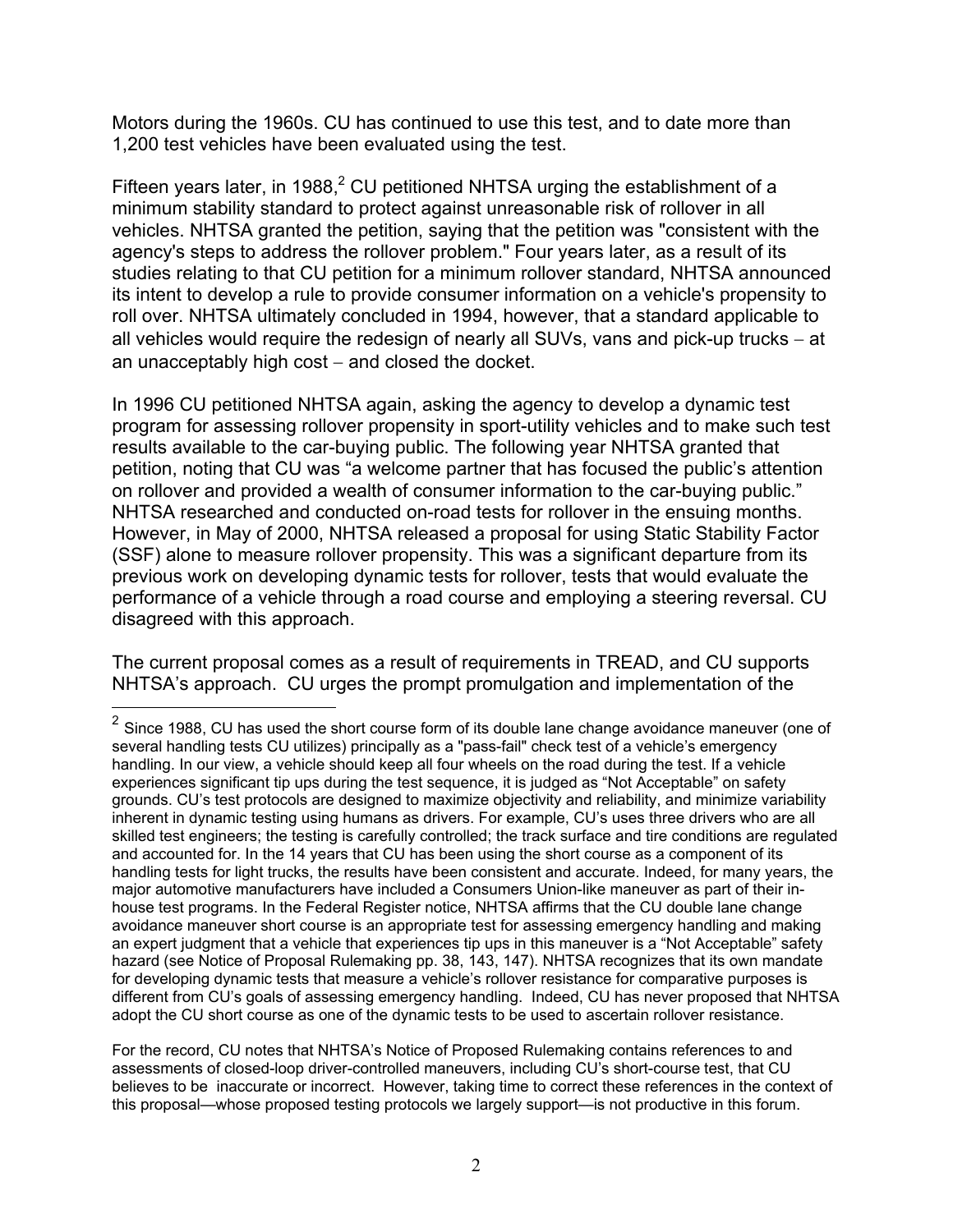proposed comprehensive rollover test program. We submit the following comments in response to NHTSA's notice of proposed rulemaking.

# The Rollover Problem

According to NHTSA's Fatality Analysis Reporting System (FARS), 9,882 people were killed in rollover crashes in 2000; this represents 31% of the people killed in crashes that year. Of those who died, 8,146 were killed in single vehicle rollover crashes. According to NASS (National Automotive Sampling System) estimates, 61,000 occupants annually receive incapacitating or fatal injuries in rollover crashes.

The risk of rollover differs by vehicle type. Estimates from NASS indicate that in single vehicle crashes, 10 percent of cars and 10 percent of vans rolled over, compared to 18 percent of pickup trucks and 27 percent of sport utility vehicles (SUVs) in similar situations. The fact that SUVs, primarily due to their height, and hence higher center of gravity and ungainly handling, have a greater propensity to roll over should be central to the planning for NHTSA's dynamic testing program. Thus, as NASS data clearly illustrate, the risk of rollover is significantly higher for SUV occupants compared to occupants of passenger cars. For this reason we urge NHTSA to test sport utility vehicles first for dynamic rollover resistance under the new testing protocol, followed by pickup trucks and minivans. Should lack of agency resources become a serious problem, Consumers Union recommends that NHTSA not expend the time and resources to test passenger cars for rollover resistance.

# CU Supports NHTSA's Overall Approach

In presentations before the National Academy of Sciences (NAS) Committee for the Study of a Motor Vehicle Rollover Rating System in 2001, and meetings with NHTSA staff during the agency's development of this proposal, CU proposed that rollover propensity should be measured using a matrix of tests. $3$  We believe that NHTSA's adoption of this approach is a significant step forward in helping to protect the public from unnecessary rollover risks.

Specifically, CU recommended that this matrix include:

**CU-I**. STATIC or QUASI-STATIC MEASUREMENT of inherent rollover propensity, which could be derived using any of the following static measurement devices: SSF (Static Stability Factor), Tilt Table, Centrifuge, and Braked sled test.

After considerable analysis, NHTSA clearly favors SSF as the best means for estimating tripped rollover propensity, and CU supports that choice.

<span id="page-2-0"></span> $\overline{a}$  $3$  These recommendations are found in Consumers Union's comments on Consumer Information Regulations, Rollover Resistance, Docket No. NHTSA-2001-9663, September 19, 2001. See also CU's submission to the NAS Committee, "Summary of Consumers Union's Suggestions for Approaches to Assess Vehicle Rollover Resistance," David Champion, Director, Automotive Testing, April 12, 2001.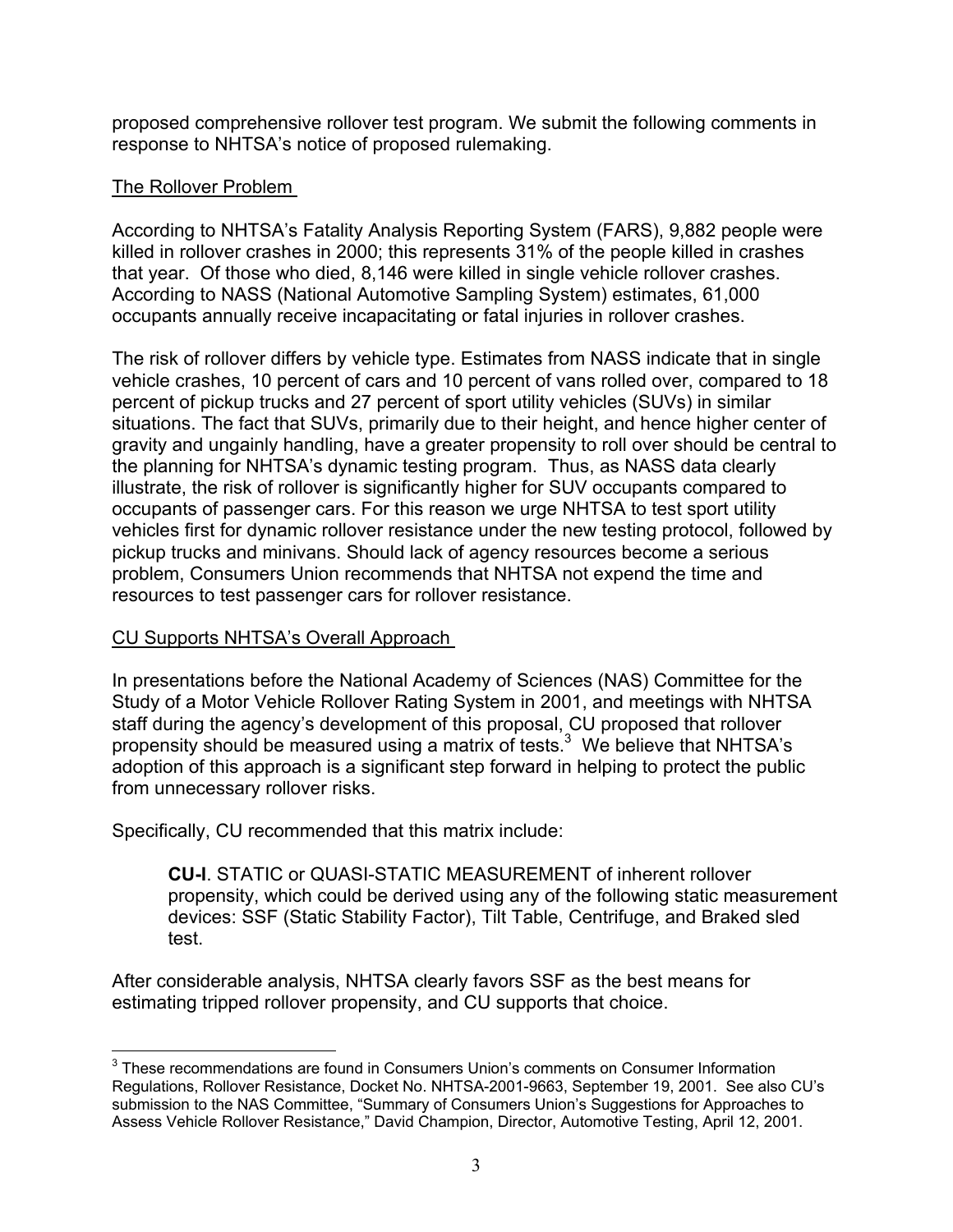**CU-II.** DYNAMIC MEASUREMENT, using Rollover Resistance Tests (RRT), including a combination of dynamic tests that together provide an objective evaluation of on-road rollover resistance when the vehicle is pushed to its handling limits. We said in our comments in September 2001 that these tests should include a reverse steer maneuver that could induce a lateral acceleration of 1.0 g or more. We noted, moreover, that NHTSA had previously suggested that it is prudent to test each vehicle under the worst-case conditions the vehicle could encounter in real world accidents—conditions that take into account the vehicle's suspension, tire grip, and steering response. We agree with that approach.

We wrote that assessing resistance to untripped rollover in a reverse steer maneuver could be measured most accurately by the Fishhook Test. We concur with NHTSA's decision to make this maneuver a central element of the proposed dynamic testing protocol, along with the J-turn limit maneuver test.

We generally agree with the conditions for the protocol NHTSA favors: using the J-turn and Fishhook limit maneuver tests in two load conditions. Both maneuvers will be conducted with an automated steering controller, with the reverse steer of the Fishhook Maneuver timed to coincide with maximum roll angle to create an objective "worst case" for each vehicle to account for differences in resonant roll frequency. However, we present alternative recommendations regarding load conditions on page 5.

**CU-III.** HANDLING TESTS, to assess a vehicle's controllability in emergency maneuvers that frequently occur immediately prior to a crash. NHTSA's handling tests will also help determine whether a vehicle's design overcompensated for situations where it would have a high propensity to roll over by making it slow to respond and difficult to maneuver and control in an emergency situation.

CU agrees with the inclusion of these tests in NHTSA's proposal and believes that the handling tests outlined in this proposal would accomplish this task.

#### National Academy of Sciences (NAS) Study

In October of 2000, Congress directed the National Academy of Sciences to study vehicle rollover ratings. NAS was asked to determine whether SSF was a scientifically valid measure of rollover and to compare the relative value of SSF to dynamic driving tests as a basis for providing useful information to the public on rollover resistance. The NAS reported its findings in February of 2002.

CU largely agreed with and supported the conclusions of the NAS report. We believe the proposals in this rulemaking, including identification of dynamic tests to be used to evaluate rollover resistance, combining the SSF and dynamic testing scores, and offering alternative methods for communicating the rollover information to the public, tracks well the NAS recommendations.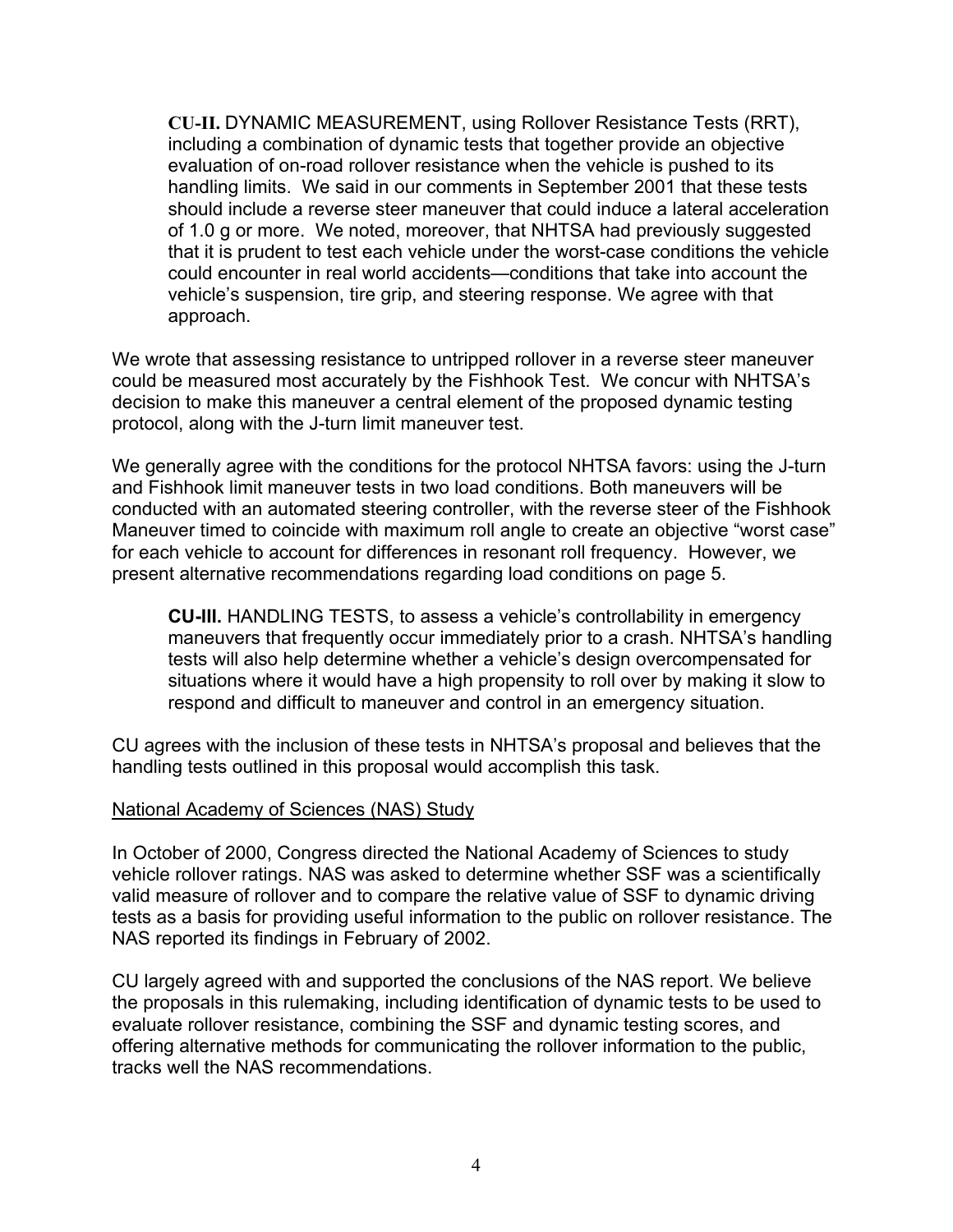### CU's SUGGESTIONS CONCERNING THE DYNAMIC TEST PROTOCOLS AND PROCEDURES IN THE NOTICE OF PROPOSED RULEMAKING

CU's specific concerns and comments are presented below:

• Heavy Load Condition: The heavy load test conditions NHTSA is proposing, with 175 lb manikins in all seating positions (except one which accounts for the test equipment), will affect the three-row seat vehicle more than the standard two-row vehicles. This approach may discriminate unfairly against three-row vehicles in that with all three rows occupied, the vehicle is loaded closer to its Gross Vehicle Weight (GVW). With all the seats occupied in a two-row vehicle, the vehicle is usually not near to a full-load condition.

Instead, CU recommends that the heavy load condition include all seating positions occupied by 175 lb manikins plus enough load (including test equipment) in the cargo area to bring the vehicle up to GVW. The center of gravity of the load mass should be in the center of the cargo area (but not to overload the rear axle). In this way all vehicles would be tested in their recommended maximum load condition. This approach more accurately reflects the increase in the center-of-gravity height in maximum load conditions and more closely approximates what a consumer could experience with fully loaded use of the vehicle.

• Roof Load: The roof load is not addressed in this proposal, and yet roof load can considerably affect a vehicle's stability. CU recommends that NHTSA add to the matrix of tests a test with a vehicle's roof loaded to the recommended capacity or including maximum roof load in the GVW, i.e., maximum people, roof load and cargo load to bring it up to GVW. At a minimum, NHTSA and manufacturers should provide warnings to consumers about the effect of roof load on a vehicle's stability, particularly for SUVs and minivans.

# RESPONSES TO NHTSA'S REQUEST FOR COMMENTS

• Electronic Stability Control (ESC) CU believes if ESC is standard equipment and is passively activated (i.e., the system defaults to ON when the vehicle is started and the driver does not need to do anything), that full credit should be given to the system. NHTSA identifies the entry speed as that speed in effect before ESC slows the vehicle down. If the vehicle has an on/off switch but the system always resets to the "on" position when the vehicle is started, then the system should stay engaged during testing.

Based on the results of our past handling tests, we have come to appreciate the value of these systems, and believe they will help to prevent drivers from getting into situations where vehicles may tip up or roll over. NHTSA's proposed handling tests would likely give vehicles with good controllability and ESC systems that include yaw control a better score. CU believes that this should be the case, as most drivers in routine driving rarely exceed 0.3g in any direction (acceleration, braking or cornering) and when confronted with an emergency, are unprepared for a vehicle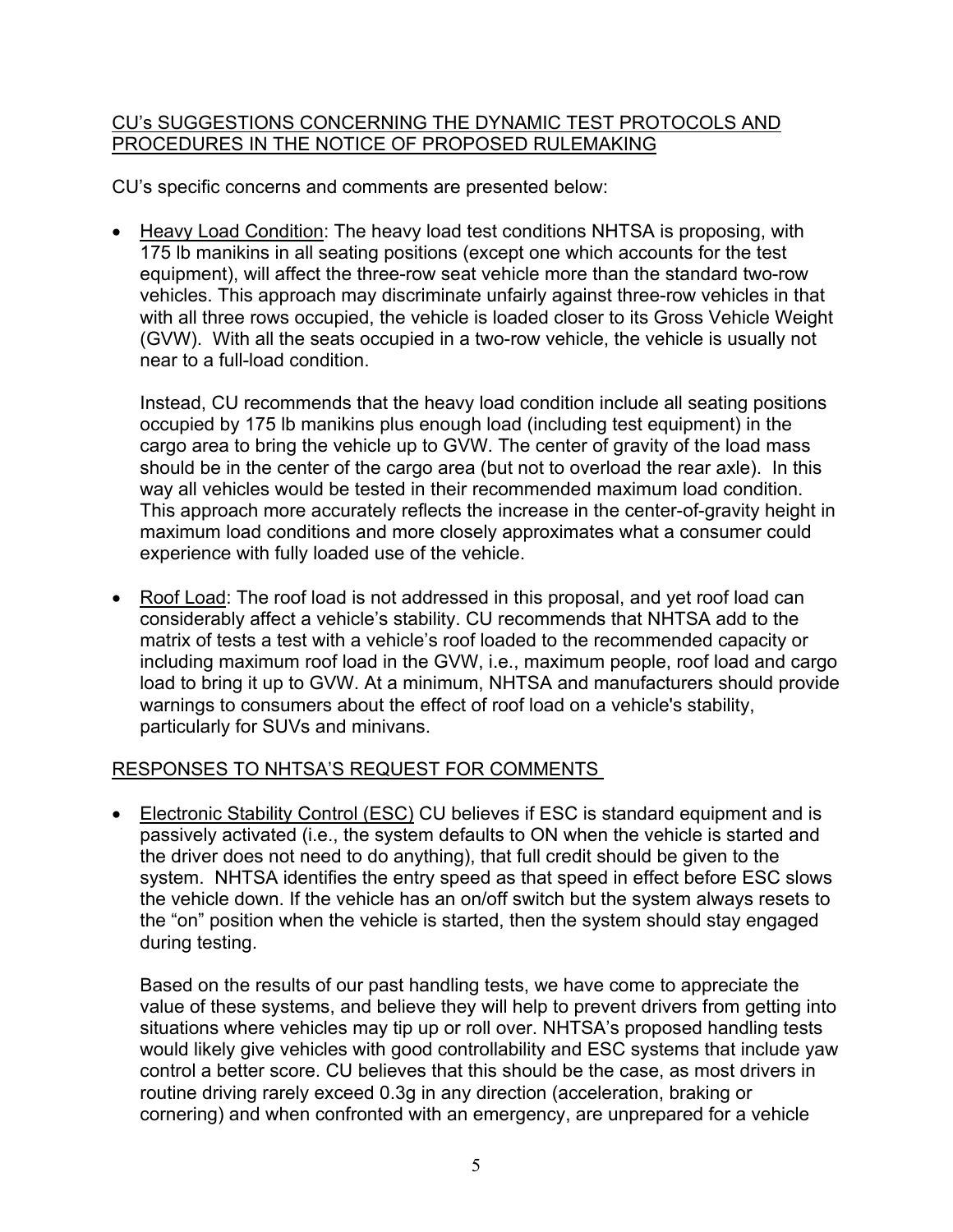that is sliding out of control. The intervention of ESC helps the driver keep a vehicle under control, preventing a crash, and allowing the restraint systems to be fully optimized in the event of a crash.

• Response to Concerns About Dynamic Maneuvers Resemblance to Real World Maneuvers

In response to NHTSA's concern as to whether the rollover tests need to resemble real world maneuvers, we think this is less important than the rollover test program being capable of fully evaluating on a comparative basis the performance of the range of vehicles consumers will find in showrooms. Indeed, while the current New Car Assessment Program (NCAP) frontal crash test does not replicate the majority of real world crash conditions, NHTSA nevertheless uses and supports the test as a stringent measure that provides a valid indicator of a vehicle's ability to protect its occupants. We agree with that approach. Similarly, the Fishhook approximates real world forces on a vehicle at its limit closely enough to be acceptable as an evaluation of rollover propensity, while still being able to provide a quantitative and comparative assessment of a vehicle's rollover propensity.

• Response to NHTSA's Concerns about Pavement Friction

CU believes that although pavement friction levels do vary with test facility and climatic conditions, test condition parameters can be specified and regulated for the testing. There would need to bounds on how far the surface conditions vary from the ideal. The LAR (lateral acceleration at roll) would seem to be a useful metric to regulate for changes in pavement friction.

• Combining Static Versus and Dynamic Measurements For Assisting Consumers In Determining A Vehicle's Rollover Resistance.

We support NHTSA's intention to provide all available results to consumers from the matrix of tests outlined in this proposal. As NHTSA's proposal notes,

Regardless of the rating method, the NCAP program will make available the test results for SSF and for each of the dynamic maneuver tests, so that consumers can see the basis of our rating and exercise their own judgments about their particular concerns.<sup>[4](#page-5-0)</sup>

CU believes that consumers looking for information on vehicle rollover resistance must have access to information about *each* of the tests scores and measures NHTSA has conducted. At the same time, we know from our own experience at *Consumer Reports* that many consumers also want summary information in the simplest and most understandable form. In this regard, consumers find value in and appreciate a single safety score to guide them in making purchasing decisions.

 $\overline{a}$ 

<span id="page-5-0"></span> $4$  P. 56, Notice of Proposed Rulemaking.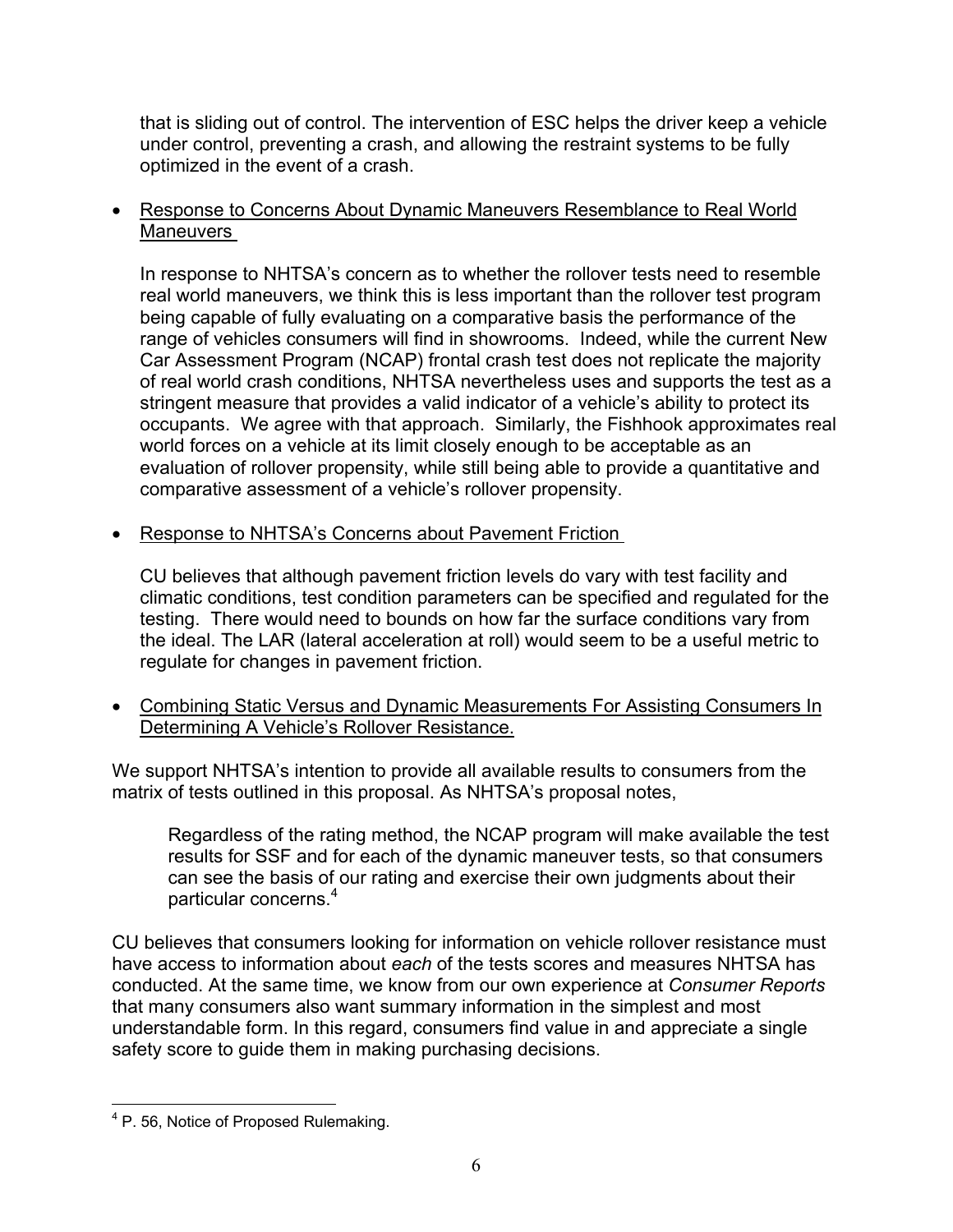NHTSA may find CU's experience instructive. *Consumer Reports* publishes a Safety Assessment (SA) for each vehicle we test and rate, giving each an overall score for safety. However, we also display the scores for the two general categories that make up the SA, Crash Protection and Crash Avoidance.

Further, CU has found that most consumers understand a bar graph presentation of data and find it to be user friendly and effective in conveying information to consumers quickly. Viewing vehicles within classes and relative to other vehicles is also an important advantage.

# • Response To NHTSA's Proposal To Use Logit Model To Analyze Crash Data

While the exponential model appears to provide a good fit to the data within the range of SSF values encountered, a number of criticisms have recently been made. Much of this criticism has to do with the particular method used to estimate the parameters of the model. In theory, alternative methods exist that could be used to estimate these parameters. However, from a practical perspective, Consumers Union supports NHTSA's proposal to use a logit model in place of the exponential model. For one thing, the logit model restricts the estimated probability of rollover to a value between 0 and 1, and hence satisfies a minimal condition for probability. More importantly, however, standard statistical software packages are readily available for estimating a logit model from raw data.

The NAS Committee for the Study of a Motor Vehicle Rollover Ratings System evaluated the effects of several choices of risk scenario for the logit model. Their report clearly shows the significance of risk scenario on the relationship between rollover risk and SSF. In a low-risk scenario, for example, the rollover risk varies from a low of 0.01 to a high of 0.14 over the range of SSF values. In a moderate-risk scenario such as the  $75<sup>th</sup>$  percentile, however, the rollover risk varies from a low of 0.075 to a high of 0.55, a much wider range.

Since the ultimate goal of the ratings system should be to provide consumers with sufficient information to make informed purchasing decisions for the safest vehicles, CU believes that the logit model used in the development of the ratings should be based on a moderately high-risk scenario, e.g., the  $75<sup>th</sup>$  percentile. In addition to predicting rollover risks similar to the exponential and nonparametric models, the moderate-risk scenario enables consumers to more readily discriminate among various vehicles on the basis of rollover risk.

# • Handling Tests

We understand that NHTSA has not made final determinations about handling tests, but CU agrees that such tests should be place to help prevent the degrading of a vehicle's handling performance as a consequence of trying to obtain a better rollover resistance score. Handling characteristics are very important to the outcome of pre-crash maneuvers. The more responsive and easy to control a vehicle is, the more control the driver has to help avoid a situation where a rollover can occur.